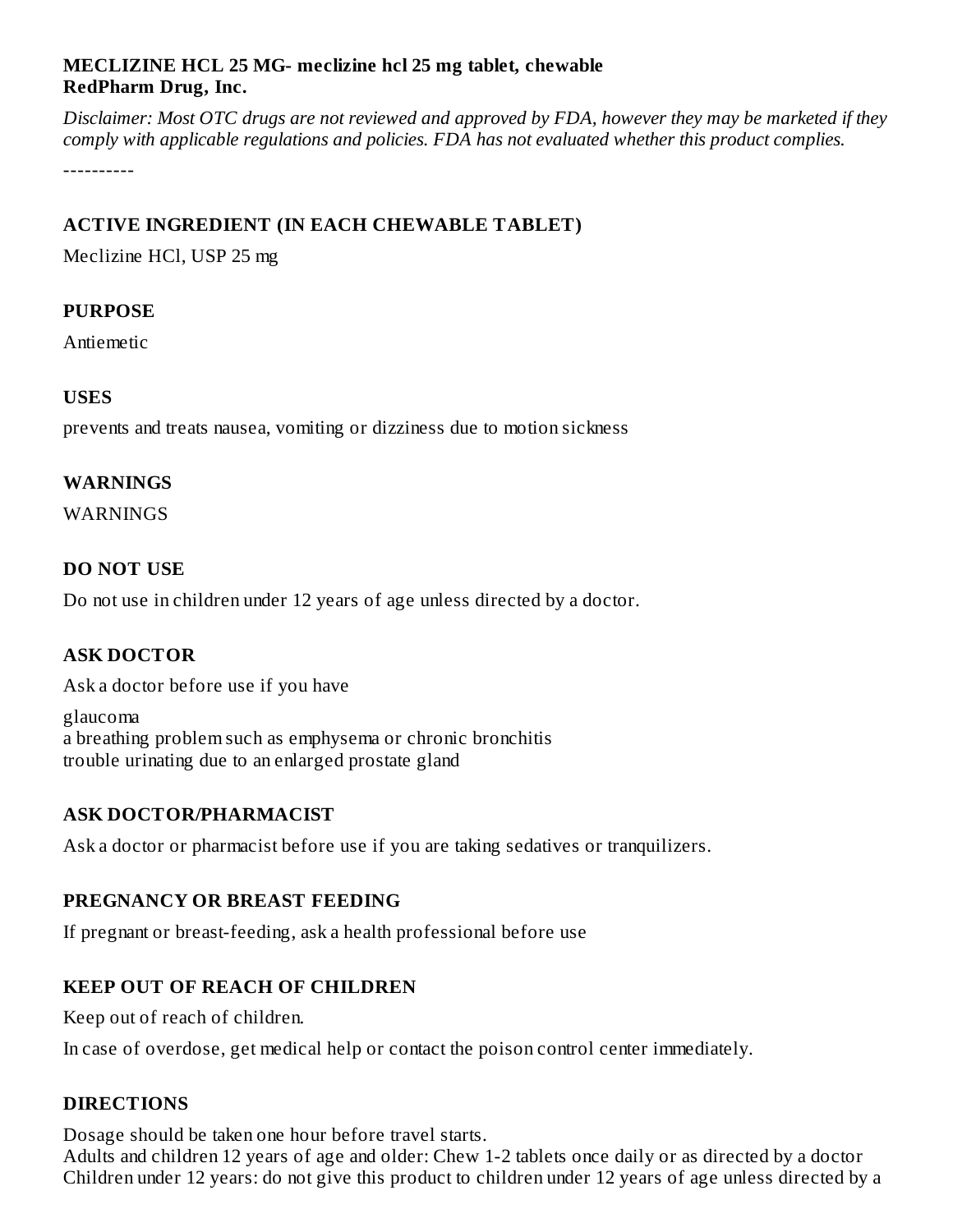doctor.

# **OTHER INFORMATION**

store at room temperature

### **OTHER SAFETY INFORMATION**

Phenylketonurics: Contains phenylalanine 0.28 mg per tablet Do not use if imprinted safety seal under cap is broken or missing

### **INACTIVE INGREDIENTS**

aspartame, croscarmellose sodium, dextrose, FD&C Red #40 Lake, magnesium stearate, maltodextrin, microcrystalline cellulose, natural and artificial flavors, silicon dioxide, sodium sulfate, sugar, tricalcium phosphate.

### **QUESTIONS OR COMMENTS?**

If you have any questions or comments or to report an adverse event, please contact (800) 795-9775.

#### **SPL UNCLASSIFIED SECTION**

#### **WHEN USING**

When using this product

may cause drowsiness alcohol, sedatives, and tranquilizers may increase drowsiness avoid alcoholic drinks use caution when driving a motor vehicle or operating machinery

#### **PURPOSE**

Antiemetic

### **PRINCIPAL DISPLAY PANEL**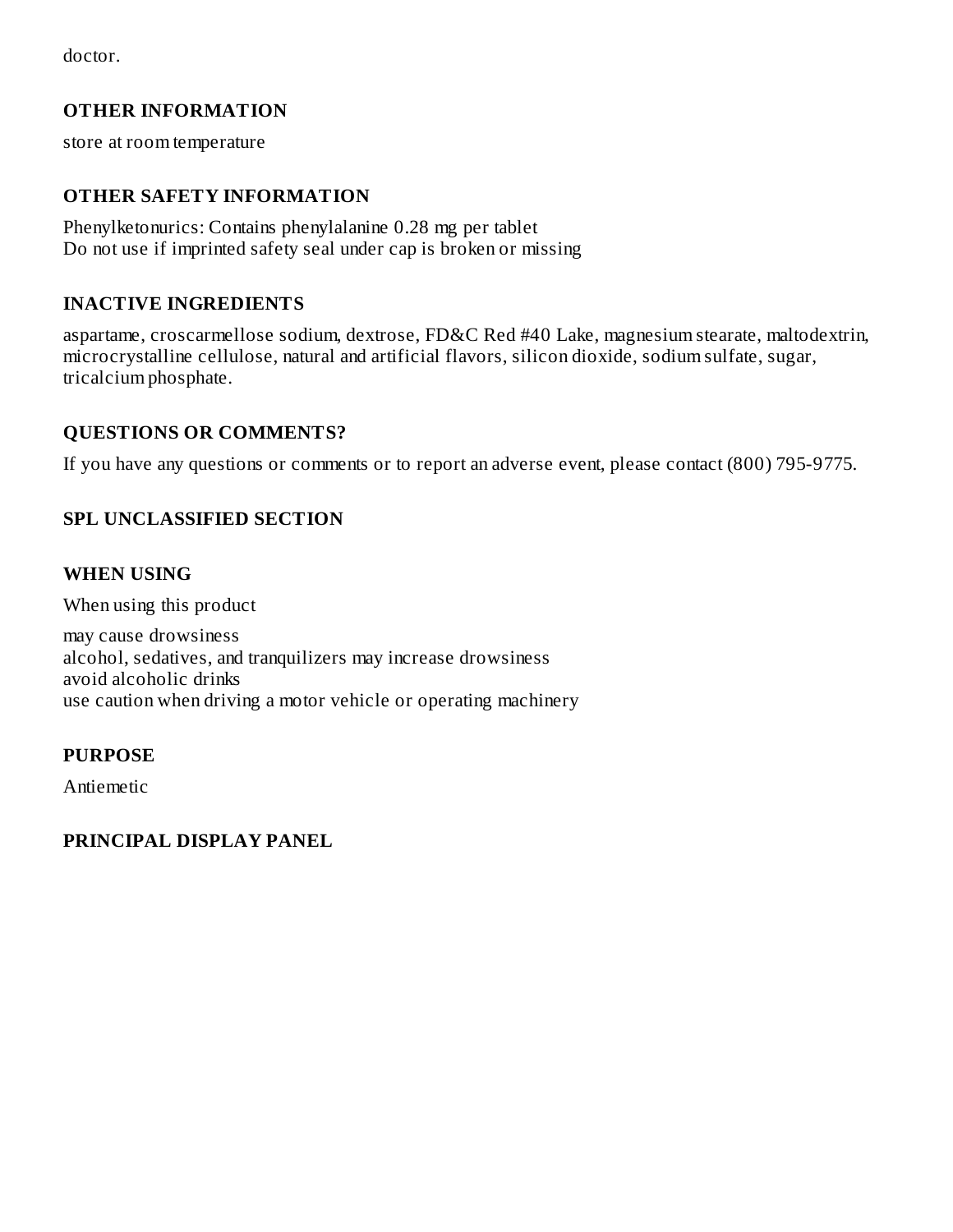| Rx Only   |                                 |                                                                                 | MECLIZINE HCL CHEWABLES<br>25MG<br>30 Tablets |            |  | $\sim$ |
|-----------|---------------------------------|---------------------------------------------------------------------------------|-----------------------------------------------|------------|--|--------|
|           | Lot:                            | 47678 1                                                                         |                                               | Exp: 01/18 |  | 3903   |
|           |                                 |                                                                                 |                                               |            |  |        |
|           |                                 | Usual adult dosage: See package insert<br>Store at controlled room temperature: | 20-25 C (68-77 F)                             |            |  |        |
| Mfg. For: | Plus Pharma<br>Commack NY 11725 | 51645-994-10<br>Dist. by: Redpharm Drug Eden Prairie, MN 55344                  |                                               |            |  | 67296  |

ġ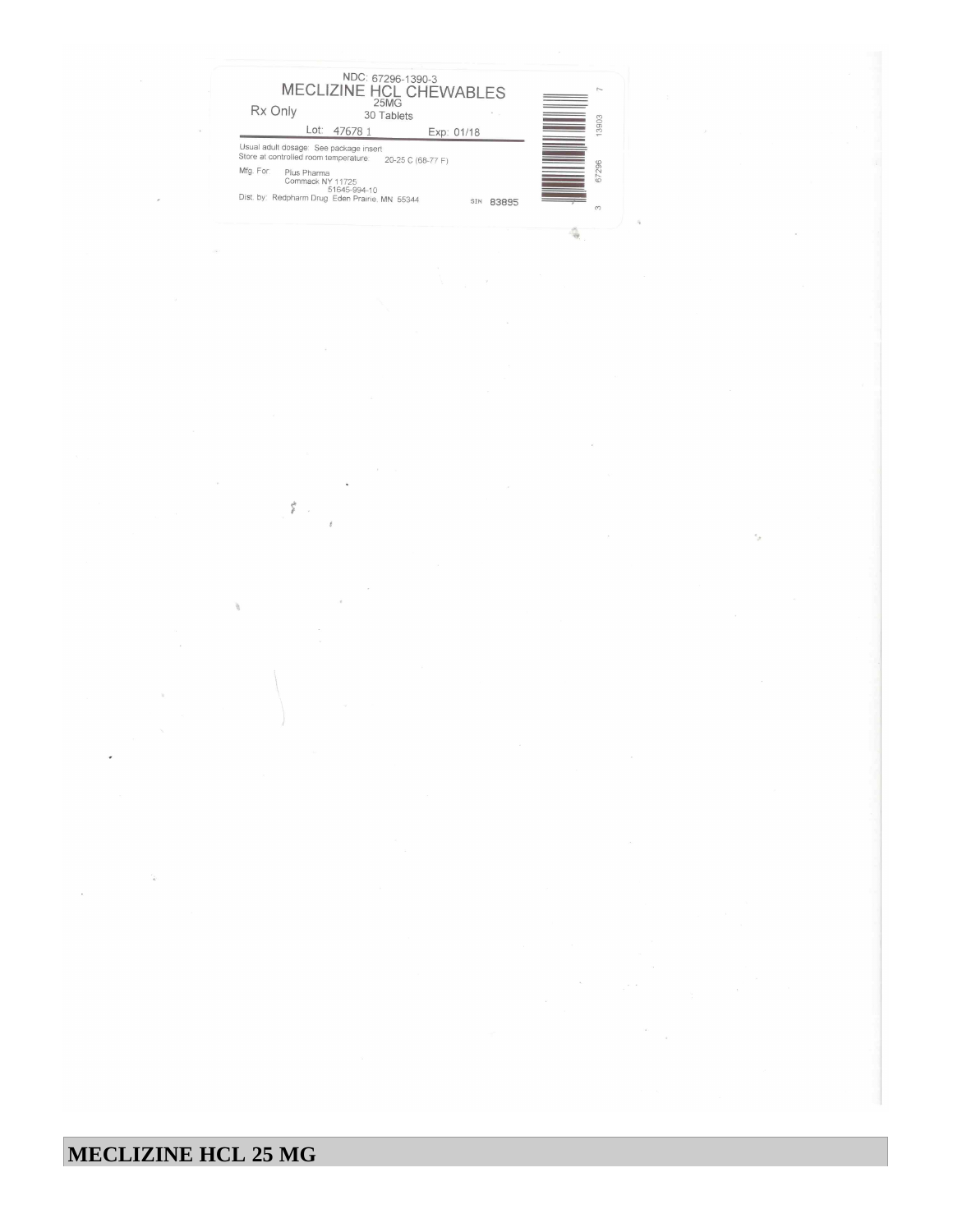| meclizine hcl 25 mg tablet, chewable                                                                    |                                                                       |                                                   |  |                 |                             |                           |          |  |
|---------------------------------------------------------------------------------------------------------|-----------------------------------------------------------------------|---------------------------------------------------|--|-----------------|-----------------------------|---------------------------|----------|--|
|                                                                                                         |                                                                       |                                                   |  |                 |                             |                           |          |  |
| <b>Product Information</b>                                                                              |                                                                       |                                                   |  |                 |                             |                           |          |  |
| Product Type                                                                                            | HUMAN OTC DRUG<br>NDC:67296-1390(NDC:51645-994)<br>Item Code (Source) |                                                   |  |                 |                             |                           |          |  |
| <b>Route of Administration</b>                                                                          | ORAL                                                                  |                                                   |  |                 |                             |                           |          |  |
|                                                                                                         |                                                                       |                                                   |  |                 |                             |                           |          |  |
| <b>Active Ingredient/Active Moiety</b>                                                                  |                                                                       |                                                   |  |                 |                             |                           |          |  |
| <b>Ingredient Name</b><br><b>Basis of Strength</b>                                                      |                                                                       |                                                   |  |                 |                             |                           | Strength |  |
| MECLIZINE HYDRO CHLORIDE (UNII: HDP7W44CIO) (MECLIZINE - UNII:3L5TQ84570) MECLIZINE HYDROCHLORIDE 25 mg |                                                                       |                                                   |  |                 |                             |                           |          |  |
|                                                                                                         |                                                                       |                                                   |  |                 |                             |                           |          |  |
| <b>Inactive Ingredients</b>                                                                             |                                                                       |                                                   |  |                 |                             |                           |          |  |
| <b>Ingredient Name</b>                                                                                  |                                                                       |                                                   |  |                 |                             |                           | Strength |  |
| CROSCARMELLOSE SODIUM (UNII: M28OL1HH48)                                                                |                                                                       |                                                   |  |                 |                             |                           |          |  |
| FD&C RED NO. 40 (UNII: WZB9127XOA)                                                                      |                                                                       |                                                   |  |                 |                             |                           |          |  |
| CELLULOSE, MICRO CRYSTALLINE (UNII: OP1R32D61U)                                                         |                                                                       |                                                   |  |                 |                             |                           |          |  |
| TRICAL CIUM PHO SPHATE (UNII: K4C08XP666)                                                               |                                                                       |                                                   |  |                 |                             |                           |          |  |
| <b>ASPARTAME</b> (UNII: Z0H242BBR1)                                                                     |                                                                       |                                                   |  |                 |                             |                           |          |  |
| SUCROSE (UNII: C151H8 M554)                                                                             |                                                                       |                                                   |  |                 |                             |                           |          |  |
| <b>DEXTROSE</b> (UNII: IY9 XDZ35W2)                                                                     |                                                                       |                                                   |  |                 |                             |                           |          |  |
| MAGNESIUM STEARATE (UNII: 70097M6I30)                                                                   |                                                                       |                                                   |  |                 |                             |                           |          |  |
| <b>MALTO DEXTRIN</b> (UNII: 7CVR7L4A2D)                                                                 |                                                                       |                                                   |  |                 |                             |                           |          |  |
| <b>SILICON DIO XIDE (UNII: ETJ7Z6 XBU4)</b>                                                             |                                                                       |                                                   |  |                 |                             |                           |          |  |
| <b>SODIUM SULFATE (UNII: 0 YPR65R21J)</b>                                                               |                                                                       |                                                   |  |                 |                             |                           |          |  |
|                                                                                                         |                                                                       |                                                   |  |                 |                             |                           |          |  |
| <b>Product Characteristics</b>                                                                          |                                                                       |                                                   |  |                 |                             |                           |          |  |
| Color                                                                                                   | pink (uncoated)<br>Score                                              |                                                   |  |                 |                             | 2 pieces                  |          |  |
| <b>Shape</b>                                                                                            | ROUND (bioconvex)<br>Size                                             |                                                   |  | 8 <sub>mm</sub> |                             |                           |          |  |
| Flavor                                                                                                  | <b>RASPBERRY</b><br><b>Imprint Code</b>                               |                                                   |  |                 |                             | 21G                       |          |  |
| <b>Contains</b>                                                                                         |                                                                       |                                                   |  |                 |                             |                           |          |  |
|                                                                                                         |                                                                       |                                                   |  |                 |                             |                           |          |  |
|                                                                                                         |                                                                       |                                                   |  |                 |                             |                           |          |  |
| <b>Packaging</b>                                                                                        |                                                                       |                                                   |  |                 |                             |                           |          |  |
| <b>Item Code</b><br>#                                                                                   |                                                                       | <b>Package Description</b>                        |  |                 | <b>Marketing Start Date</b> | <b>Marketing End Date</b> |          |  |
| 1 NDC:67296-1390-3                                                                                      |                                                                       | 30 in 1 BOTTLE; Type 0: Not a Combination Product |  | 10/15/2015      |                             |                           |          |  |
|                                                                                                         |                                                                       |                                                   |  |                 |                             |                           |          |  |
|                                                                                                         |                                                                       |                                                   |  |                 |                             |                           |          |  |
| <b>Marketing Information</b>                                                                            |                                                                       |                                                   |  |                 |                             |                           |          |  |
| <b>Marketing Category</b>                                                                               |                                                                       | <b>Application Number or Monograph Citation</b>   |  |                 | <b>Marketing Start Date</b> | <b>Marketing End Date</b> |          |  |
| OTC monograph final                                                                                     | part336                                                               |                                                   |  | 10/15/2015      |                             |                           |          |  |
|                                                                                                         |                                                                       |                                                   |  |                 |                             |                           |          |  |

**Labeler -** RedPharm Drug, Inc. (828374897)